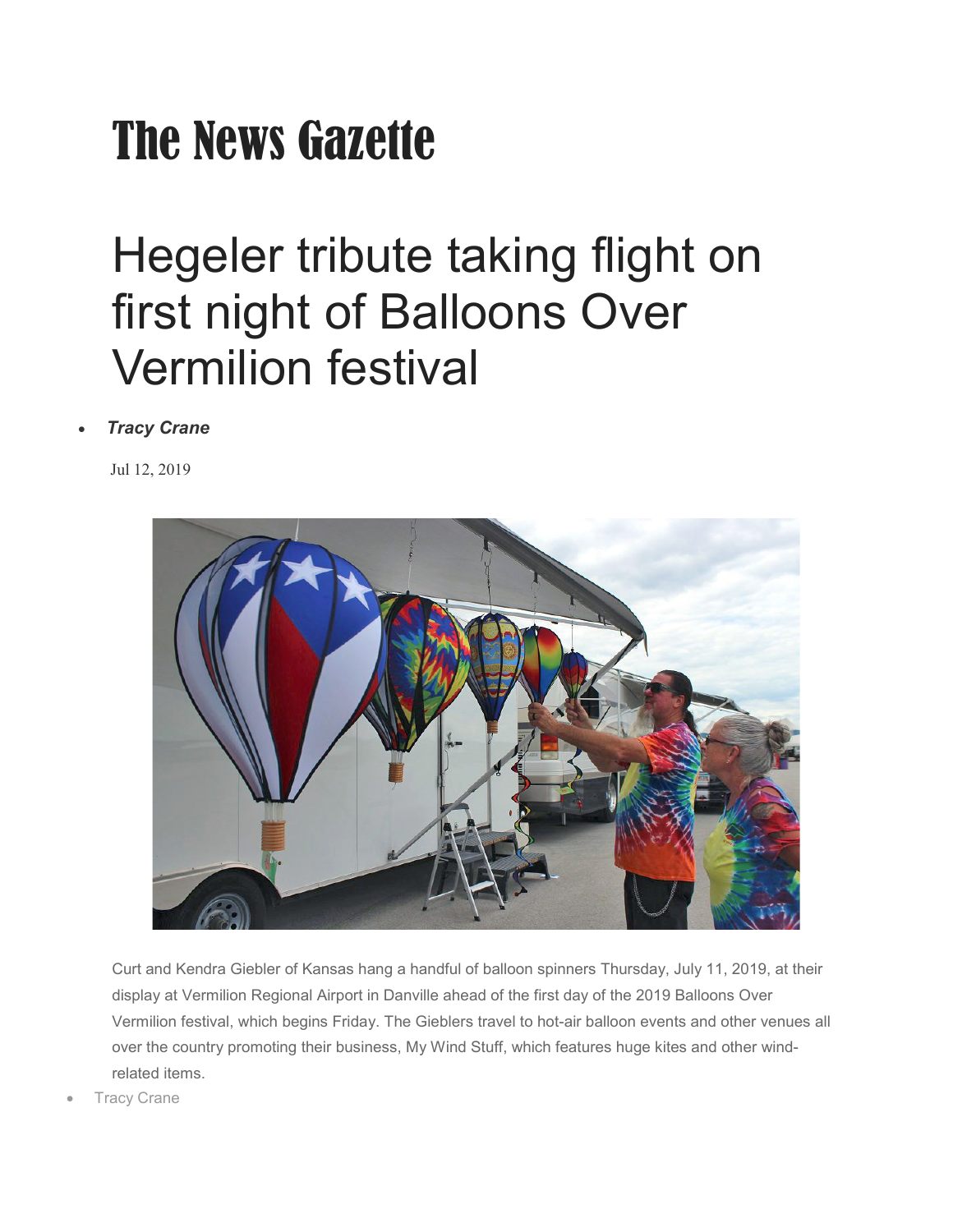

Curt Giebler of Kansas hangs a handful of balloon spinners Thursday, July 11, 2019, at his display at Vermilion Regional Airport in Danville ahead of the first day of the 2019 Balloons Over Vermilion festival, which begins Friday. The Gieblers travel to hot-air balloon events and other venues all over the country promoting their business, My Wind Stuff, which features huge kites and other wind-related items.

DANVILLE — Three local airplane pilots are joining in the flyover at tonight's kick-off of the Balloons Over Vermilion hot-air balloon festival in order to help Danville-area pilot Jay Schroeder honor the event's biggest benefactor, Julius W. Hegeler II, who passed away one week ago.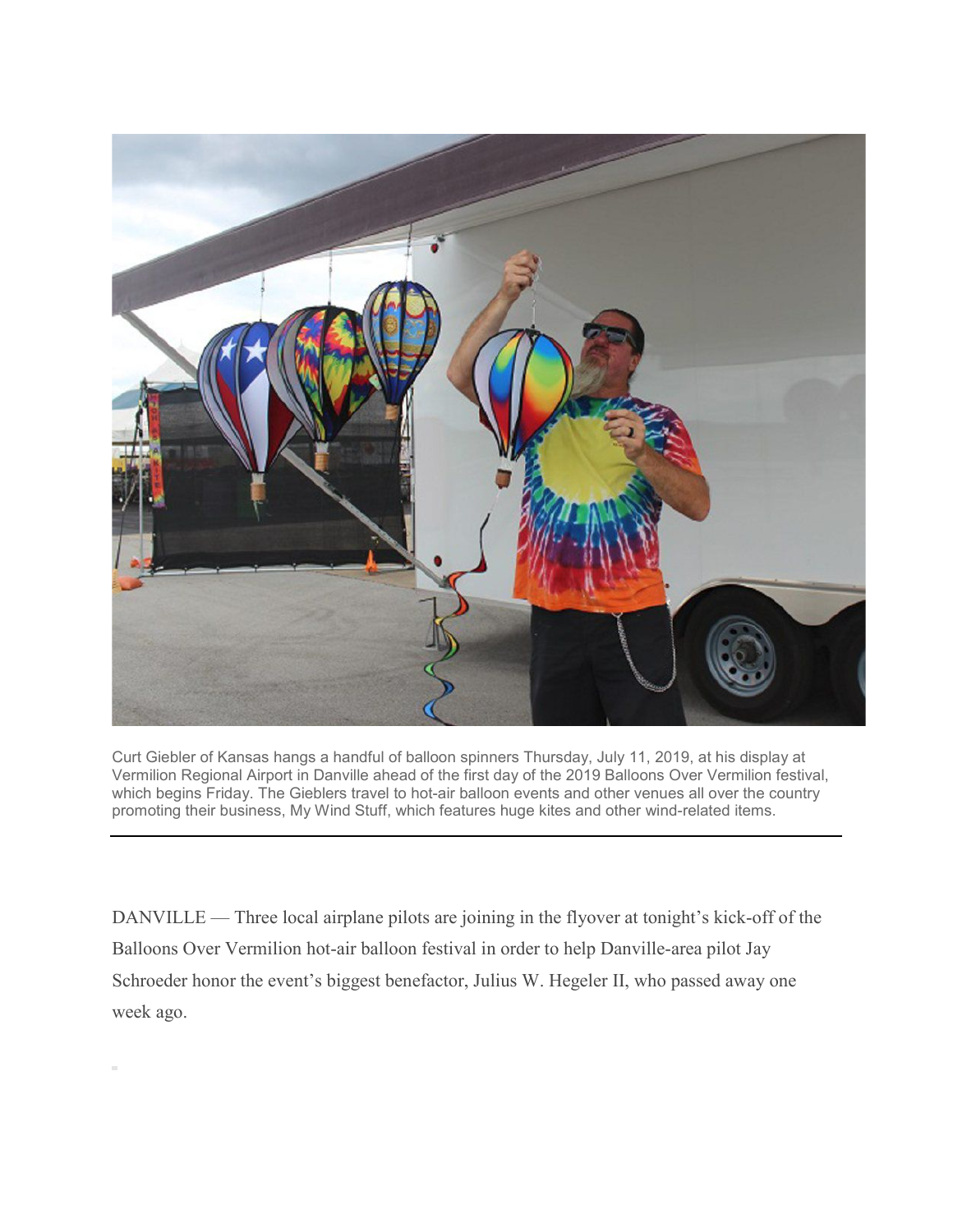

## [A Life Remembered | 'There are very few people who leave a](https://www.news-gazette.com/news/a-life-remembered-there-are-very-few-people-who-leave/article_bad535a5-0626-551b-b9b4-87ebc9c8c35e.html)  [footprint that a man like Julius W. Hegeler](https://www.news-gazette.com/news/a-life-remembered-there-are-very-few-people-who-leave/article_bad535a5-0626-551b-b9b4-87ebc9c8c35e.html) II leaves'

The millions donated by the lifelong Danville resident and Korean War veteran who made it his mission to help his hometown went to groups that advocated for children, education, the environment, health care, historic preservation, the arts, veterans and people with disabilities.

"I was touched by his philanthropy," Urbana pilot Tom Frasca said of Hegeler, an Air Force pilot during the Korean War era, Danville native, businessman and long-time philanthropist who sponsored many causes — including the hot-air balloon festival that runs today through Saturday night at the Vermilion Regional Airport north of Danville.

Gates open at 3 p.m. today, and the tribute to Hegeler will be at 5:45 p.m., just before a parade of hot-air balloon pilots at 6 p.m. A balloon flight and glow are scheduled for tonight and Saturday night at the airport.

Hegeler, who was 91, donated the seed money that helped launch this premier event in Vermilion County, which he attended every year.

Tom Frasca said he met Hegeler at an aviation event many years ago, and after Hegeler's passing last week, he reached out to Schroeder to ask if he would like three more planes from the era of Hegeler's flying days to join in the flyover.